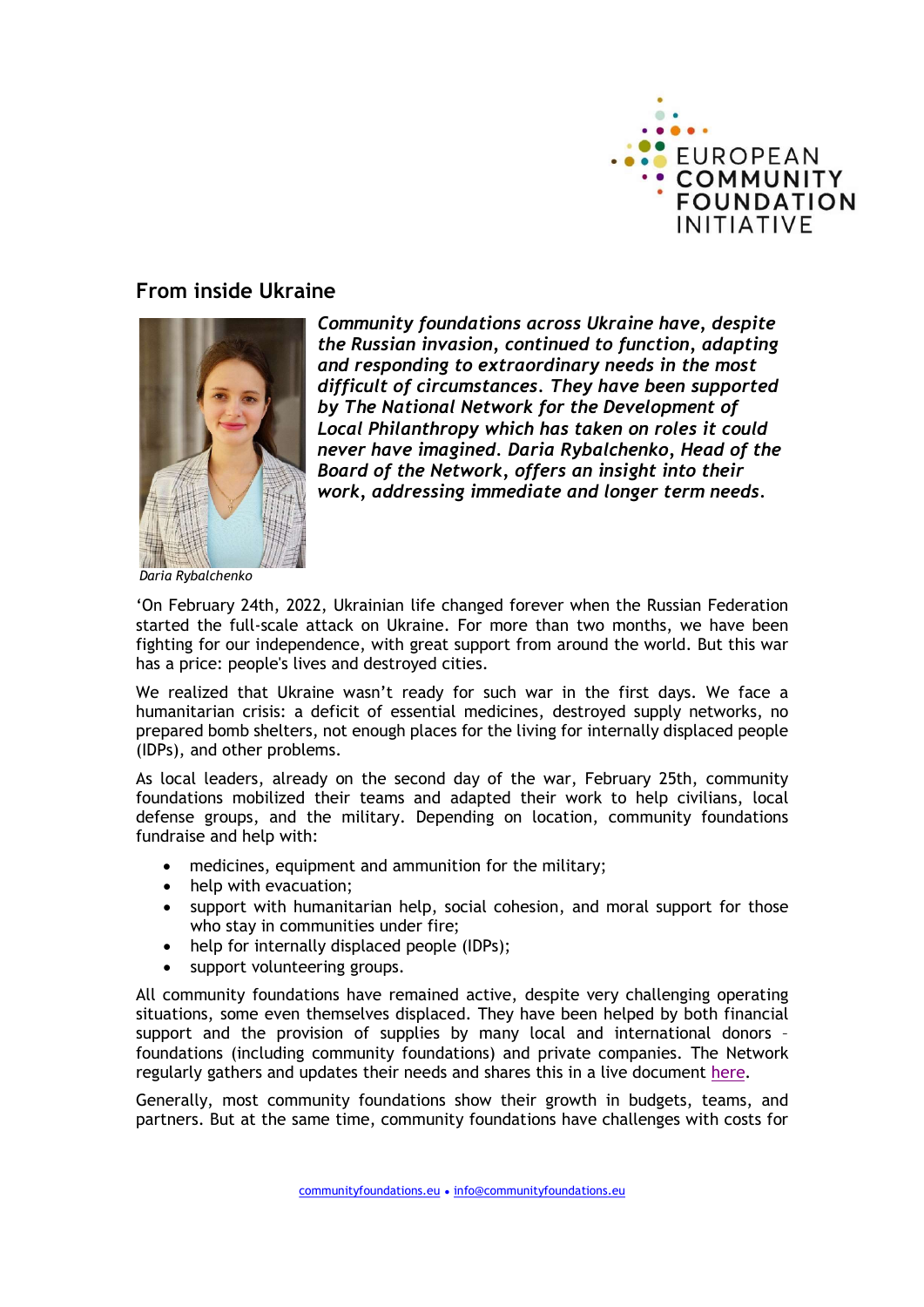

administrative needs, renting of warehouses and offices, and additional office equipment. We are concerned now about how to adapt our work to help local people, how to satisfy norms of humanitarian rights by involving non-formal local volunteering groups, and where to find additional resources for our strategic programs.

As a part of Ukrainian civil society, community foundations play a role in this fight for independence and peace. They demonstrate key European values and are an excellent example of social mobilization in disaster situations. Most community foundations created a hub for accepting and distributing humanitarian aid, but they have also been leading a wide range of projects including:

• Save together - Special Fund

This program of Kherson Community Foundation, located on temporary occupied territory, provides financial support to families with children that stay under occupation. This is the only program in Ukraine that helps Ukrainian civilians with finance in occupied territories.

Kharkiv MusicFest-2022

This took place in a bomb shelter at the metro station "Historical Museum" (view here). Rivne and Kharkiv Community Foundations focus on culture, which helps people stay alive and feel better under challenging times. Furthermore, these projects help in the maintenance of social cohesion and unity.

• Small grant program for local activists

This program of Ridnya Community Foundation (in Stryi, Lviv region) supports initiatives from local people which are relevant to the community, IDPs, and the military. It helps engage more people to volunteer and make a platform for the growth of the nonprofit sector.

Gardens of Victory

Several Community Foundations joined this program which supports agriculture and organic food production and use all possible land plots for planting. Community foundations help people with seeds, equipment and petrol.

 $\bullet$  #ShelterUkraine

Warm City Community Foundation (Ivano-Frankivsk city) and partners SILab Ukraine, Valores Foundation, VPLYV opened a grant opportunity for civil society to equip IDPs shelters, purchase medicines, and products for individuals' food kits and hygiene kits, and facilitate evacuation.

The National Network for the Development of Local Philanthropy contributes in three ways:

 Connections between community foundations (nationally and internationally) and other humanitarian hubs, donors, and businesses to cover the humanitarian needs of the community;